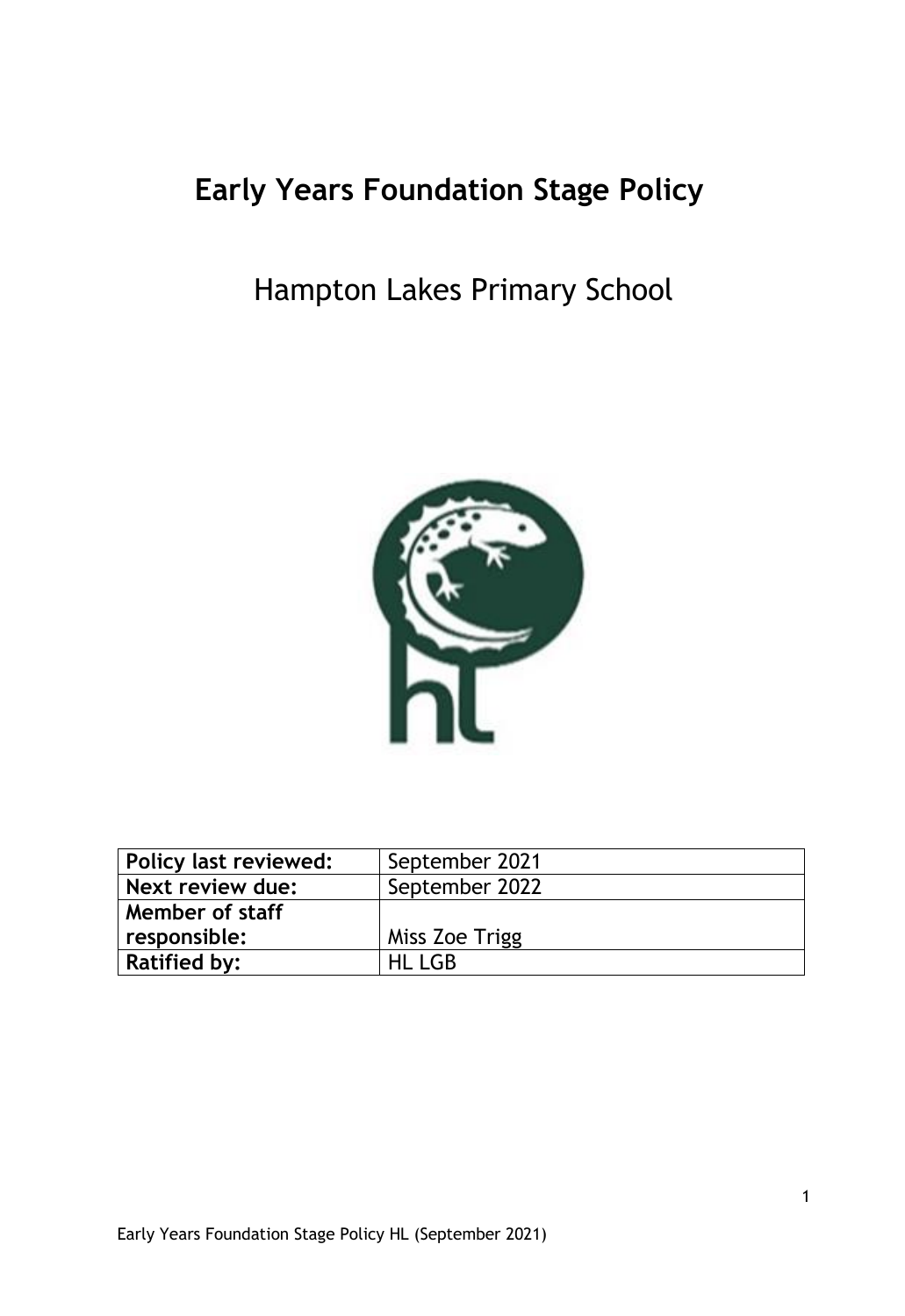#### **1. Rationale**

"Every child deserves the best possible start to life and support to achieve their full potential. A child's experience in the early years has a major impact on their life chances. A secure safe and happy childhood in important in its own right and it provides the foundation for children to make the most of their abilities and talents as they grow up."

The Early Years Foundation Stage (EYFS) applies to children from birth to the end of their reception year.

This policy works within the legal frameworks relating to; Safeguarding, Child Protection and Prevent, Sex and Relationships Education, First Aid and SEN-D.

#### **2. Principles of the EYFS**

At Hampton Lakes Primary School we strive to meet every child's entitlement to develop a love of learning that will enable them to have the best future life chances.

The statutory framework for the Early Years Foundation Stage states 4 overarching principles to the early education that should shape practice in the Early Years. These are:

• Every child is a **unique child**, who is constantly learning and can be resilient, capable, confident and self-assured;

• Children learn to be strong and independent through **positive relationships**; there is a strong partnership between practitioners and parents and/or carers;

• Children learn and develop well in **enabling environments**, in which their experiences respond to their individual needs promoting a commitment to continuous provision both indoors and out and;

• Children **develop and learn** in different ways and at different rates.

#### **3. The Early Years Curriculum**

There are seven areas of learning and development that must shape educational programmes in early years settings. All areas of learning and development are important and inter-connected. Three areas are particularly crucial for igniting children's curiosity and enthusiasm for learning, and for building their capacity to learn, form relationships and thrive.

These three areas, the *prime* areas, are:

- **Communication and language;**
- **Physical development**
- **Personal, social and emotional development.**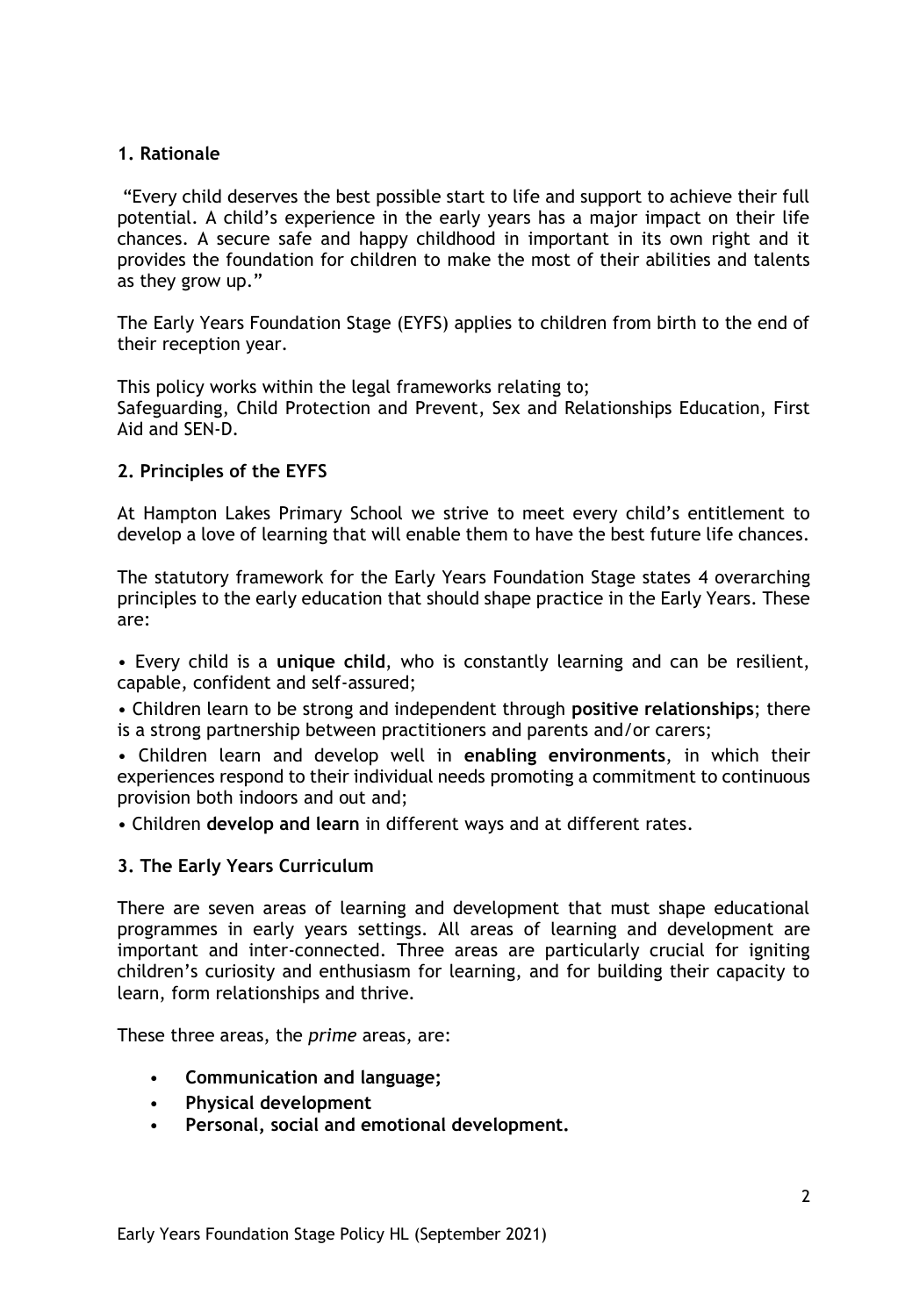Providers must also support children in four *specific* areas, through which the three prime areas are strengthened and applied. The specific areas are:

- **Literacy;**
- **Mathematics;**
- **Understanding the world; and**
- **Expressive arts and design.**

Our Curriculum is established on the principles of promoting a deep love for learning that develops young people as leaders and innovators in their own right. We have a child centred approach to learning that is developed through skilled adults providing relevant, suitable resources and apparatus. All areas of the curriculum are given equal weighting, and are regarded with the same level of importance and are interlinked in learning. Our Curriculum includes fundamental British Values to teach children a sense of self and belonging; enabling them to learn and stay true to the values that make people good human beings. It strives to ensure that children can live together peacefully, with each of them playing a pivotal role in the diverse world in which we live.

At Hampton Lakes we deliver learning opportunities through a balance of adult led, adult guided and child initiated activities, and commit to the **Characteristics of Effective Learning**:

- **Playing and Exploring**
- **Active Learning**
- **Creating and thinking critically**

We believe that through play and continuous provision our children are able to make sense of the world in which they live. They practise and construct ideas, developing as independent thinkers, and they learn how to interact with others, taking responsibility of their own actions and choices.

#### **4. Observation, Planning and Assessment**

Children are experts in the field of playing, and adults in our EYFS are experts at watching their children play; providing resources that encourage them to explore, investigate and hypothesise. As they play they are deeply involved in learning about the mechanics of how things work and are thoroughly engaged in learning. As adults observe they will skilfully ask probing questions that will both consolidate and extend the learning that is taking place. This will then allow adults to make informed judgements about the children's knowledge, understanding and the acquisition of their skills.

#### **Observation**

• Watching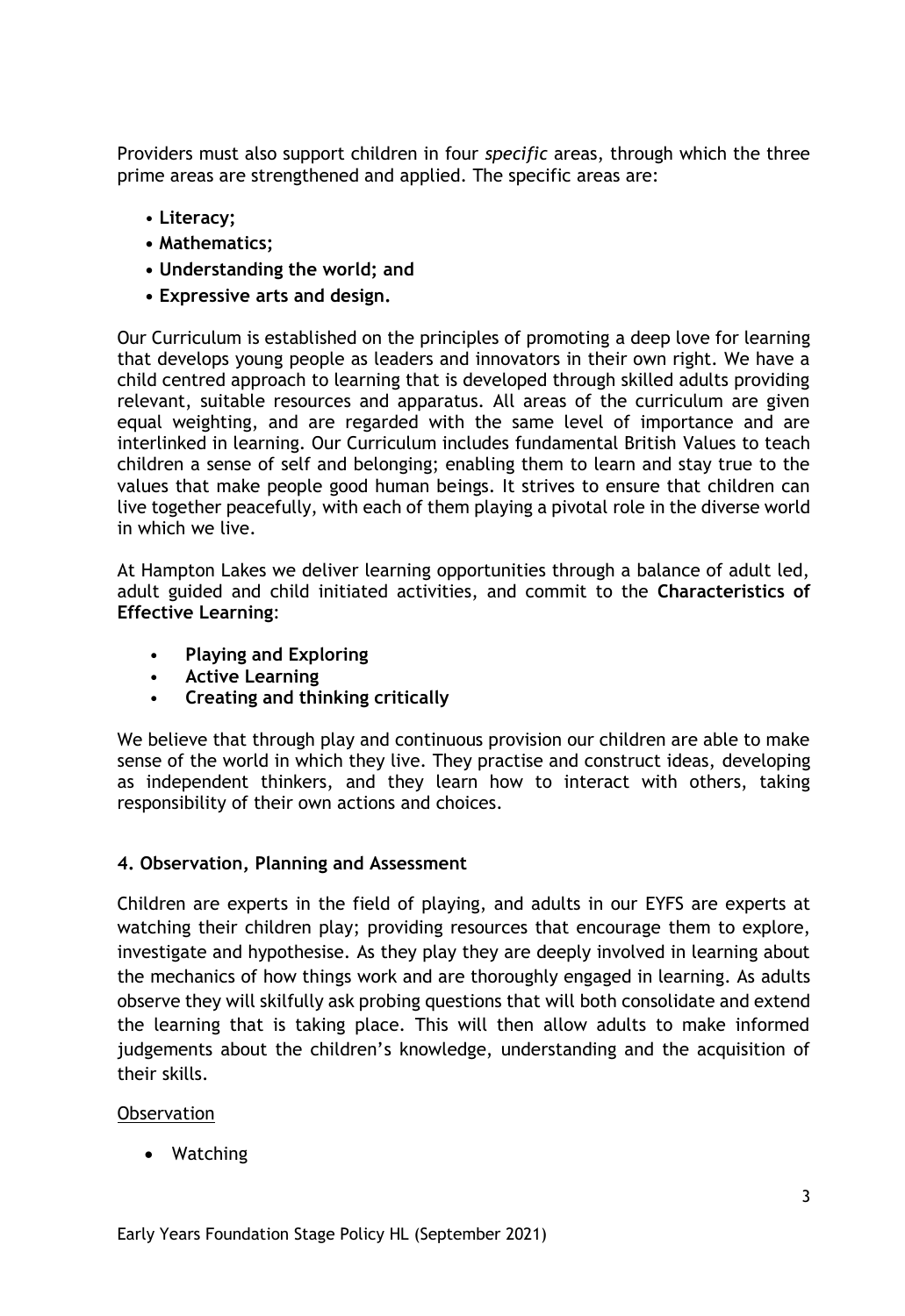- Talking to
- Playing alongside
- Short annotations
- Narratives
- Photos

### The Enabling Environment

The environmental design and layout of the learning environment is instrumental for effective EYFS provision. Our children should be able to move freely, both indoors and out, independently and purposefully around the environment to demonstrate the skills they possess. We strongly encourage a balance of child initiated activities with adult led tasks, and adapt our provision accordingly.

- **Continuous Provision** Children will be able to independently access a range of play based resources that are both developmentally appropriate and challenging.
- **Enhanced Provision** Children will access pre-determined activities, in order that key workers will consolidate and extend children's abilities in all areas of the curriculum. These activities will be based upon the observations and assessments that have been carried out of the pupils.
- **Questioning** / **Sustained Shared Thinking** Adults will use question cards to prompt children to talk at greater depth about the learning that they have engaged in.

#### Planning

We use Development Matters (DfE 2021) as a tool to identify next steps for children to deepen and extend their knowledge and understanding. We use our knowledge of children's interests in order to plan a purposeful curriculum, that will change according to the cohort we have. During planning sessions, discussions take place to ensure activities allow for characteristics of effective learning to be demonstrated and embedded.

#### Assessment

We make regular assessments of the children's learning and we use this information to ensure that future planning reflects identified needs.

• Baseline Assessment – Within the first 6 weeks of school life we carry out an initial assessment of each child in nursery and Reception, using Development Matters. This assessment will inform us of the emotional needs and the